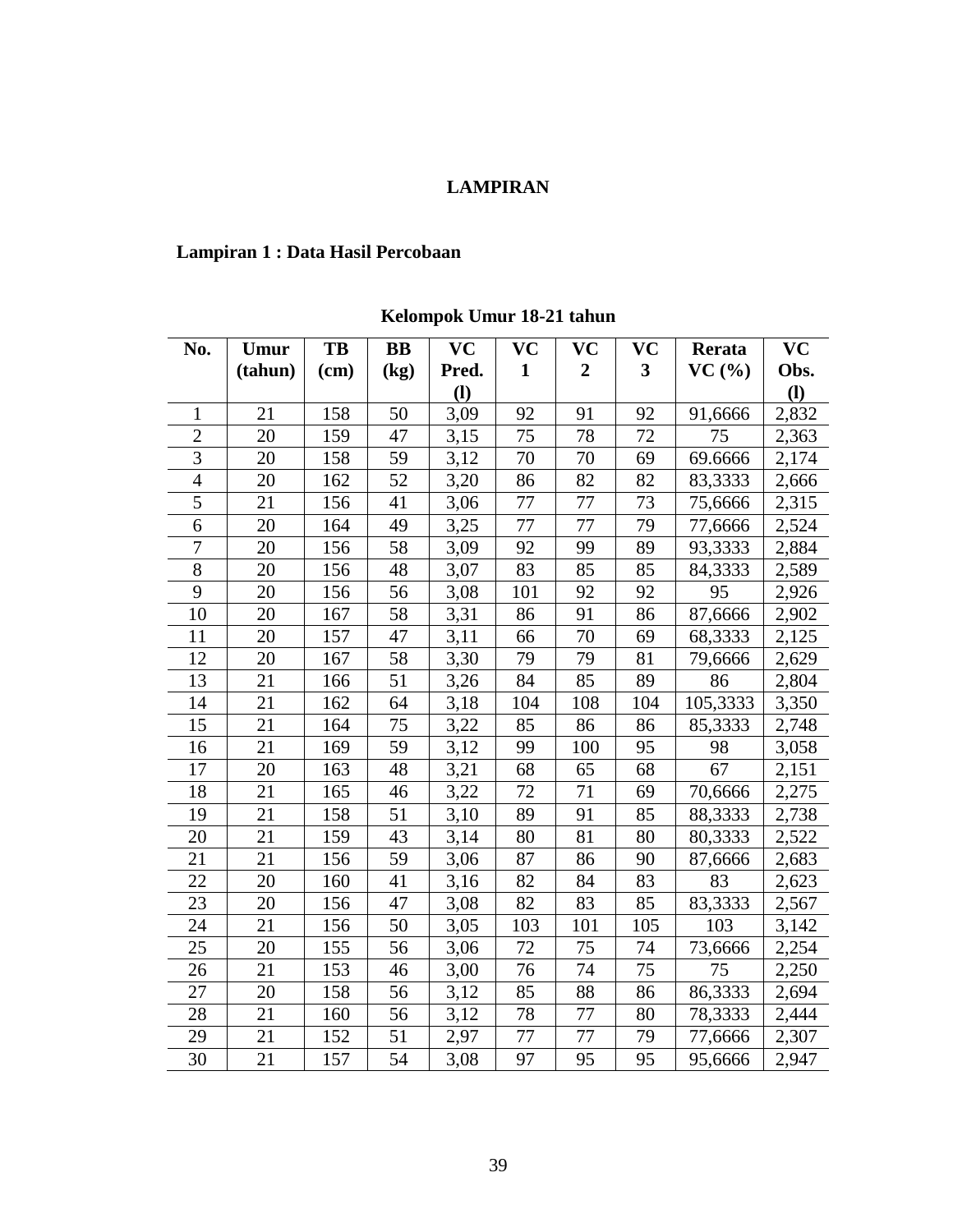Keterangan : TB= Tinggi Badan  $BB = Berat Badan$ VC = Vital Capacity VC Obs.  $=$  Vital Capacity Observasi  $=$  VC  $(*)$  x VC Pred  $(1)$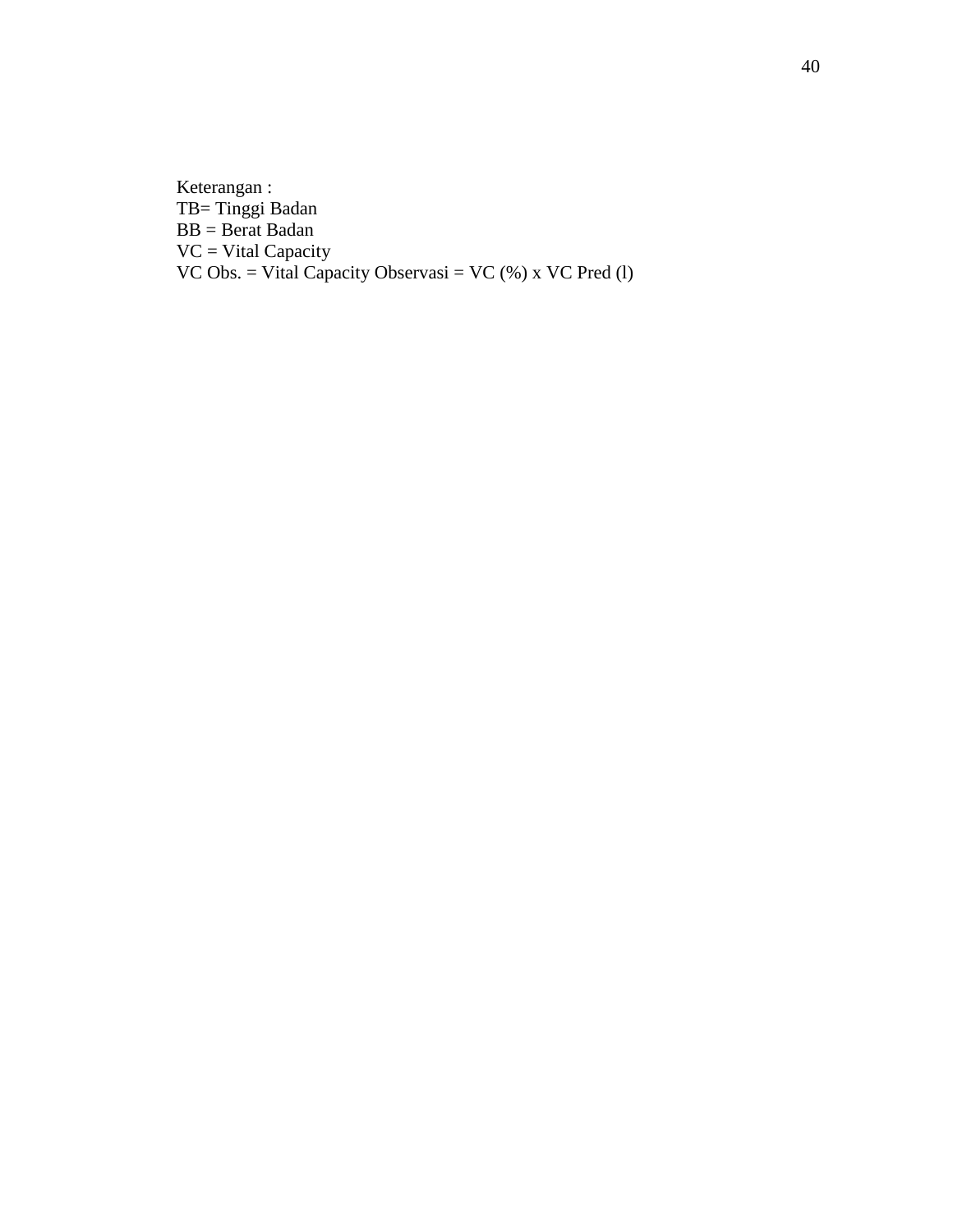| No.            | Umur            | TB   | $\bf BB$ | <b>VC</b>    | VC              | VC               | VC                      | Rerata    | VC    |
|----------------|-----------------|------|----------|--------------|-----------------|------------------|-------------------------|-----------|-------|
|                | (tahun)         | (cm) | (kg)     | Pred.        | $\mathbf{1}$    | $\boldsymbol{2}$ | $\overline{\mathbf{3}}$ | <b>VC</b> | Obs.  |
|                |                 |      |          | $\mathbf{I}$ |                 |                  |                         | $(\%)$    | (1)   |
| 1              | 43              | 156  | 83       | 2,87         | 62              | 64               | 63                      | 63        | 1,808 |
| $\overline{2}$ | 43              | 148  | 49       | 2,56         | 58              | 66               | 64                      | 62,6666   | 1,604 |
| $\overline{3}$ | 42              | 156  | 66       | 2,71         | 73              | 70               | 71                      | 71,3333   | 1,933 |
| $\overline{4}$ | 42              | 155  | 53       | 2,70         | 75              | 71               | 71                      | 72,3333   | 1,953 |
| 5              | 44              | 163  | 62       | 2,81         | 87              | 88               | 92                      | 89        | 2,501 |
| 6              | 40              | 154  | 51       | 2,69         | 63              | 63               | 61                      | 62,3333   | 1,677 |
| $\overline{7}$ | 41              | 153  | 71       | 2,68         | 76              | 73               | 78                      | 75,6666   | 2,028 |
| $8\,$          | 40              | 151  | 61       | 2,65         | 73              | 65               | 73                      | 70,3333   | 1,864 |
| 9              | 57              | 156  | 59       | 2,48         | 64              | 66               | 71                      | 67        | 1,662 |
| 10             | 52              | 143  | 36       | 2,33         | 65              | 67               | 68                      | 66,6666   | 1,553 |
| 11             | 40              | 151  | 71       | 2,65         | 65              | 60               | 59                      | 61,3333   | 1,625 |
| 12             | 41              | 156  | 66       | 2,71         | 51              | 59               | 51                      | 53,6666   | 1,454 |
| 13             | $\overline{52}$ | 152  | 51       | 2,52         | $\overline{54}$ | 52               | $\overline{53}$         | 53        | 1,336 |
| 14             | 44              | 154  | 47       | 2,63         | 67              | 72               | 69                      | 69,3333   | 1,823 |
| 15             | 46              | 153  | 59       | 2,59         | 82              | 80               | 81                      | 81        | 2,098 |
| 16             | 50              | 157  | 63       | 2,60         | 85              | 88               | 83                      | 85,3333   | 2,219 |
| 17             | 51              | 146  | 49       | 2,40         | 81              | 79               | 80                      | 80        | 1,920 |
| 18             | 42              | 146  | 65       | 2,53         | 59              | 58               | 55                      | 57,3333   | 1,451 |
| 19             | 51              | 155  | 77       | 2,55         | 67              | 76               | 69                      | 70,6666   | 1,802 |
| 20             | 40              | 157  | 75       | 2,77         | 51              | 58               | 52                      | 53,6666   | 1,487 |
| 21             | 48              | 148  | 58       | 2,48         | 74              | 77               | 71                      | 74        | 1,835 |
| 22             | 40              | 156  | 51       | 2,75         | 59              | 61               | 60                      | 60        | 1,650 |
| 23             | 41              | 151  | 58       | 2,63         | 75              | 78               | 78                      | 77        | 2,025 |
| 24             | 60              | 143  | 60       | 2,22         | 58              | 60               | 55                      | 57,6666   | 1,280 |
| 25             | 45              | 151  | 80       | 2,58         | 79              | 70               | 73                      | 74        | 1,909 |
| 26             | 40              | 145  | 50       | 2,65         | 66              | 60               | 69                      | 65        | 1,723 |
| 27             | 41              | 153  | 56       | 2,67         | 94              | 96               | 95                      | 95        | 2,537 |
| 28             | 40              | 145  | 51       | 2,65         | 66              | 65               | 65                      | 65,3333   | 1,731 |
| 29             | 55              | 159  | 59       | 2,56         | 62              | 65               | 64                      | 63,6666   | 1,630 |
| 30             | 45              | 151  | 79       | 2,58         | 80              | 79               | 79                      | 79,3333   | 2,047 |

**Kelompok Umur > 40 tahun**

Keterangan :

TB= Tinggi Badan

 $BB = Berat Badan$ 

VC = Vital Capacity

VC Obs. = Vital Capacity Observasi = VC  $(\%)$  x VC Pred (l)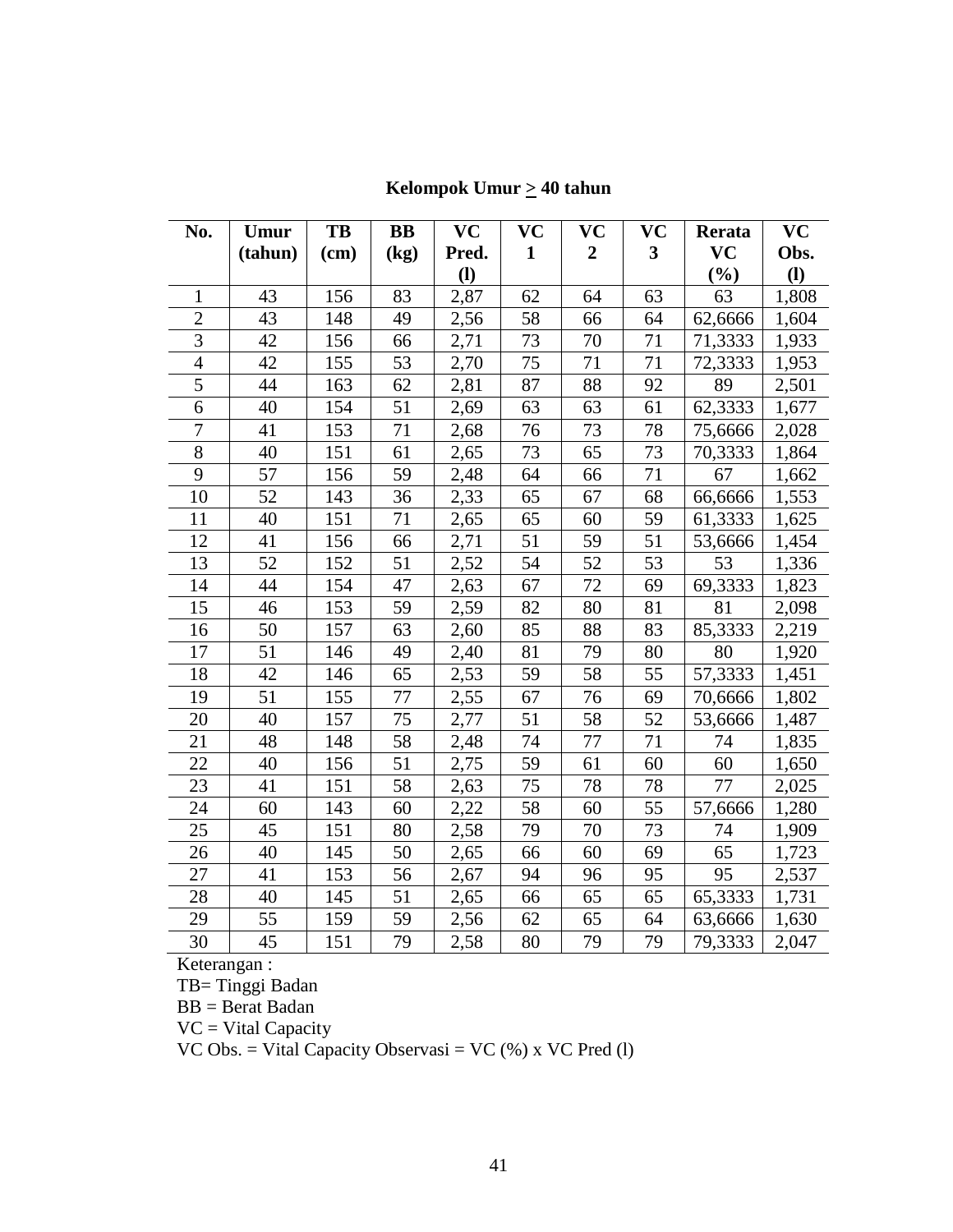# **Lampiran 2 : Lembar Hasil Perhitungan Statistik**

# **"t" TEST PENGARUH UMUR TERHADAP VITAL CAPACITY**

**Group Statistics**

|       | perlakuan | N  | Mean    | Std. Deviation | Std. Error<br>Mean |
|-------|-----------|----|---------|----------------|--------------------|
| hasil | Muda      | 30 | 2.61620 | .312483        | .057051            |
|       | Tua       | 30 | 1.80550 | .298643        | .054524            |

|       |                                |      | Levene's Test for<br>Equality of Variances | t-test for Equality of Means |        |                 |                              |                 |         |         |
|-------|--------------------------------|------|--------------------------------------------|------------------------------|--------|-----------------|------------------------------|-----------------|---------|---------|
|       |                                |      |                                            |                              |        |                 | 95% Confidence<br>Difference | Interval of the |         |         |
|       |                                |      |                                            |                              |        |                 | Mean                         | Std. Error      |         |         |
|       |                                | F    | Sig.                                       |                              | df     | Sig. (2-tailed) | Difference                   | Difference      | Low er  | Upper   |
| hasil | Equal variances<br>assumed     | .240 | .626                                       | 10.273                       | 58     | .000            | .810700                      | .078916         | .652732 | .968668 |
|       | Equal variances<br>not assumed |      |                                            | 10.273                       | 57.881 | .000            | .810700                      | .078916         | .652725 | .968675 |

#### **Independent Samples Test**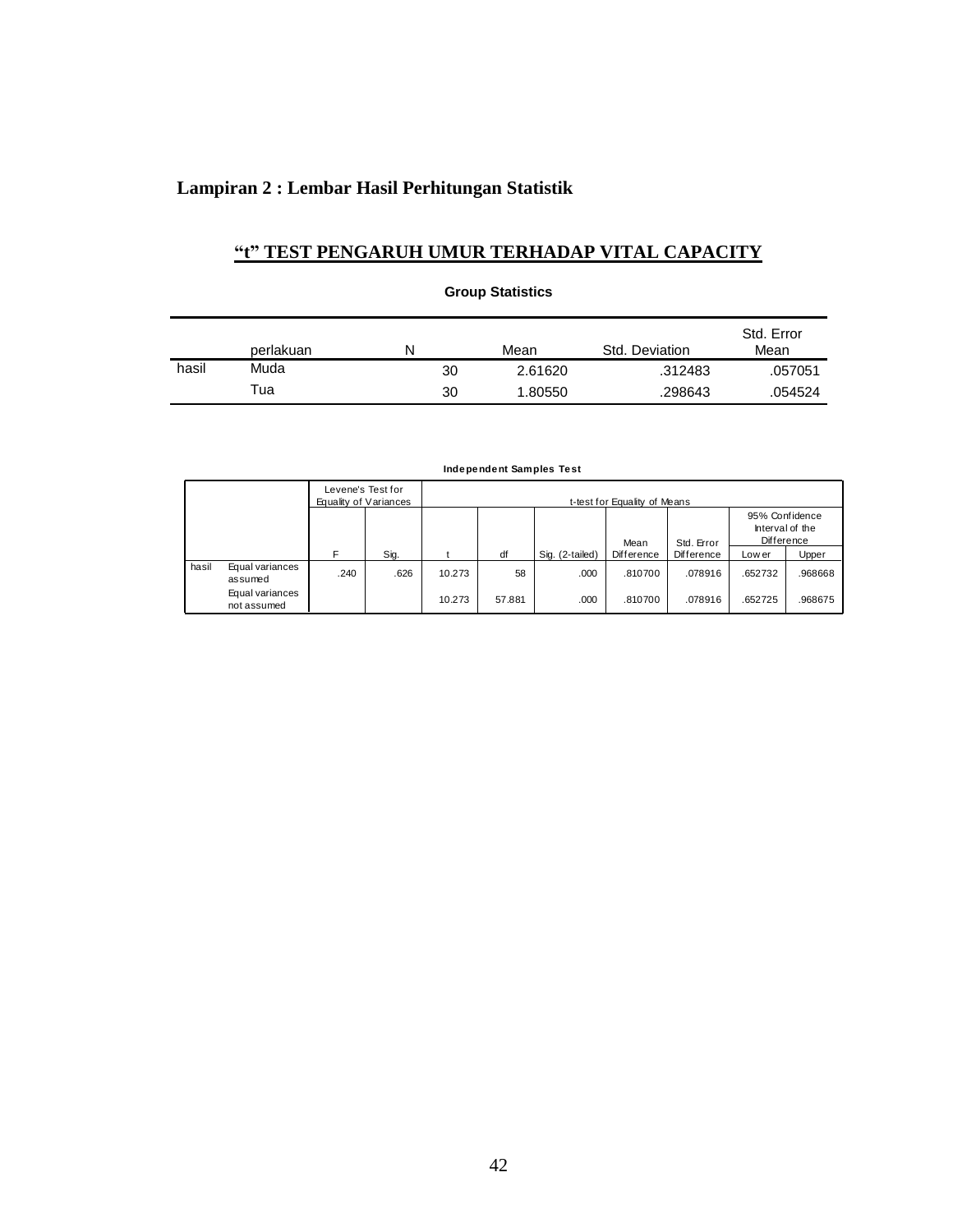# **REGRESI VITAL CAPACITY TERHADAP UMUR**

# **Variables Entered/Removed(b)**

| Model |                                                              | Variables Entered              |                         | Variables Removed             |         | Method        |
|-------|--------------------------------------------------------------|--------------------------------|-------------------------|-------------------------------|---------|---------------|
| 1     | perlakuan(a)                                                 |                                |                         |                               | Enter   |               |
| b     | a All requested variables entered.<br>Dependent Variable: VC |                                |                         |                               |         |               |
|       |                                                              |                                | <b>Model Summary(b)</b> |                               |         |               |
| Model | R                                                            | R Square                       | Adjusted R<br>Square    | Std. Error of the<br>Estimate |         | Durbin-Watson |
| 1     | .803(a)                                                      | .645                           |                         | .639                          | .305641 | 1.976         |
|       | a Predictors: (Constant), Umur<br>b Dependent Variable: VC   |                                |                         |                               |         |               |
|       |                                                              |                                | ANOVA(b)                |                               |         |               |
| Model |                                                              | Sum of<br>Squares              | df                      | Mean Square                   | F       | Sig.          |
| 1     | Regression                                                   | 9.859                          | 1                       | 9.859                         | 105.533 | .000(a)       |
|       | Residual                                                     | 5.418                          | 58                      | .093                          |         |               |
|       | Total                                                        | 15.277                         | 59                      |                               |         |               |
|       | a Predictors: (Constant), Umur<br>b Dependent Variable: VC   |                                |                         |                               |         |               |
|       |                                                              |                                | Coefficients(a)         |                               |         |               |
|       |                                                              | Unstandardized<br>Coefficients |                         | Standardized<br>Coefficients  | t       | Sig.          |
|       |                                                              | B                              | Std. Error              | Beta                          | B       | Std. Error    |
| Model |                                                              |                                |                         |                               |         |               |
| 1     | (Constant)                                                   | 3.427                          | .125                    |                               | 27.464  | .000          |

### **Residuals Statistics(a)**

|                        | Minimum   | Maximum | Mean    | Std. Deviation | N  |
|------------------------|-----------|---------|---------|----------------|----|
| <b>Predicted Value</b> | 1.80550   | 2.61620 | 2.21085 | .408771        | 60 |
| Residual               | $-525500$ | .733800 | .000000 | .303040        | 60 |
| Std. Predicted Value   | $-992$    | .992    | .000    | 1.000          | 60 |
| Std. Residual          | $-1.719$  | 2.401   | .000    | .991           | 60 |

a Dependent Variable: VC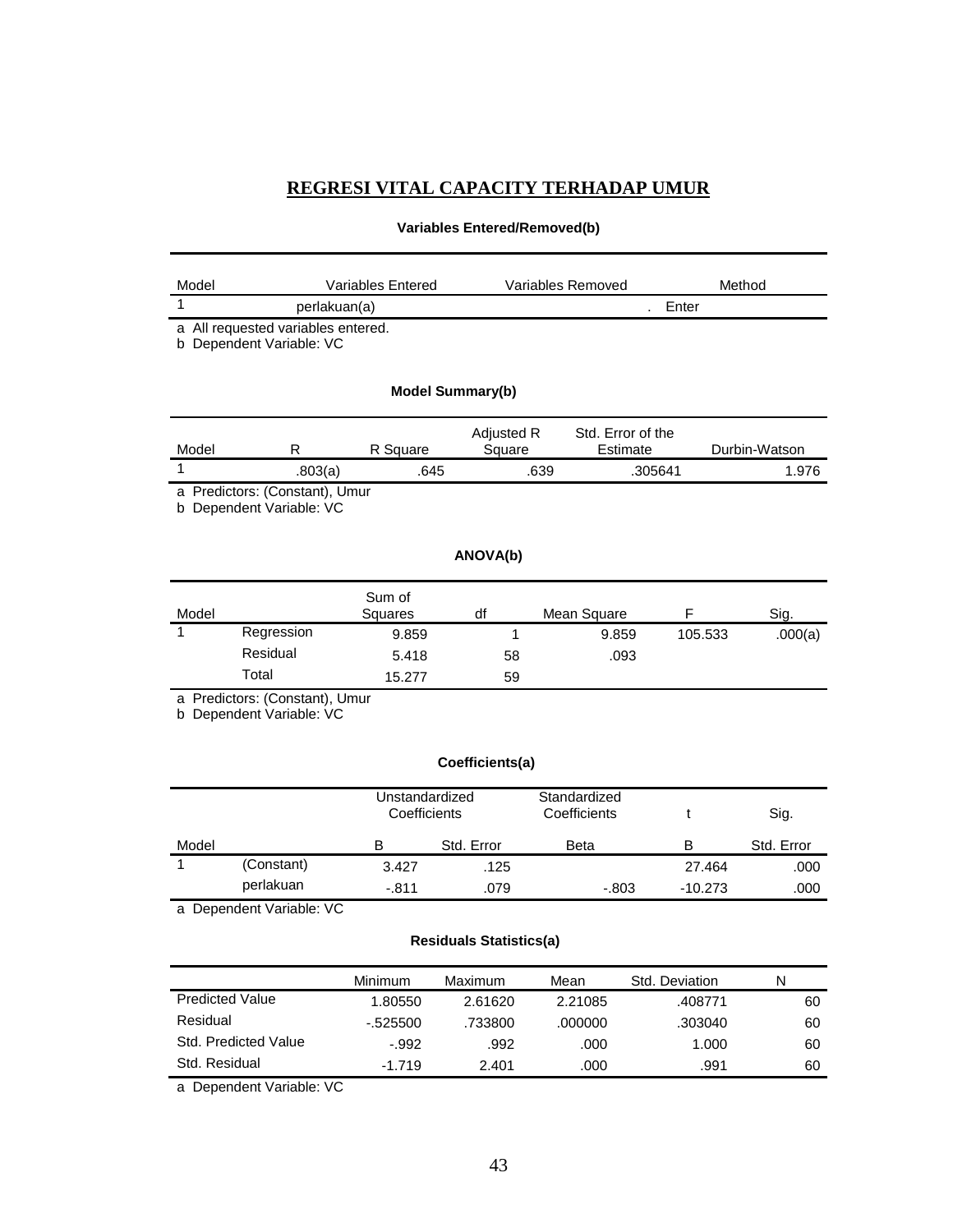## Lampiran 3 : Lembar Persetujuan Subjek Penelitian



#### SURAT PERNYATAAN PERSETUJUAN UNTUK IKUT SERTA DALAM PENELITIAN (INFORMED CONSENT)

Yang bertanda tangan dibawah ini:

| Nama             | ÷ |
|------------------|---|
| Usia             |   |
| Alamat           |   |
| Pekerjaan        |   |
| No. KTP/lainnya: |   |

Dengan sesungguhnya menyatakan bahwa:

setelah mendapat keterangan sepenuhnya menyadari, mengerti, dan memahami tentang tujuan, manfaat dan risiko yang mungkin timbul dalam penelitian, serta sewaktu-waktu dapat mengundurkan diri dari keikut sertaannya, maka saya setuju ikut serta dalam penelitian yang berjudul: Pengaruh dan Hubungan Umur Terhadap Kapasitas Vital Pada Wanita Dewasa Normal

Demikian surat pernyataan ini kami buat dengan sesungguhnya dan tanpa paksaan.

| Mengetahui,<br>Penanggung jawab penelitian, |                       | Bandung,<br>٠ | Yang menyatakan<br>Peserta penelitian, |  |
|---------------------------------------------|-----------------------|---------------|----------------------------------------|--|
|                                             |                       |               |                                        |  |
|                                             | Felicitas Nia Aryani) |               |                                        |  |
| Saksi I:                                    |                       | Saksi II:     |                                        |  |
|                                             |                       |               |                                        |  |
|                                             |                       |               |                                        |  |

Nama File: c:\ SOP KEP FK UKM-RSI \Formulir Telaahan.doc